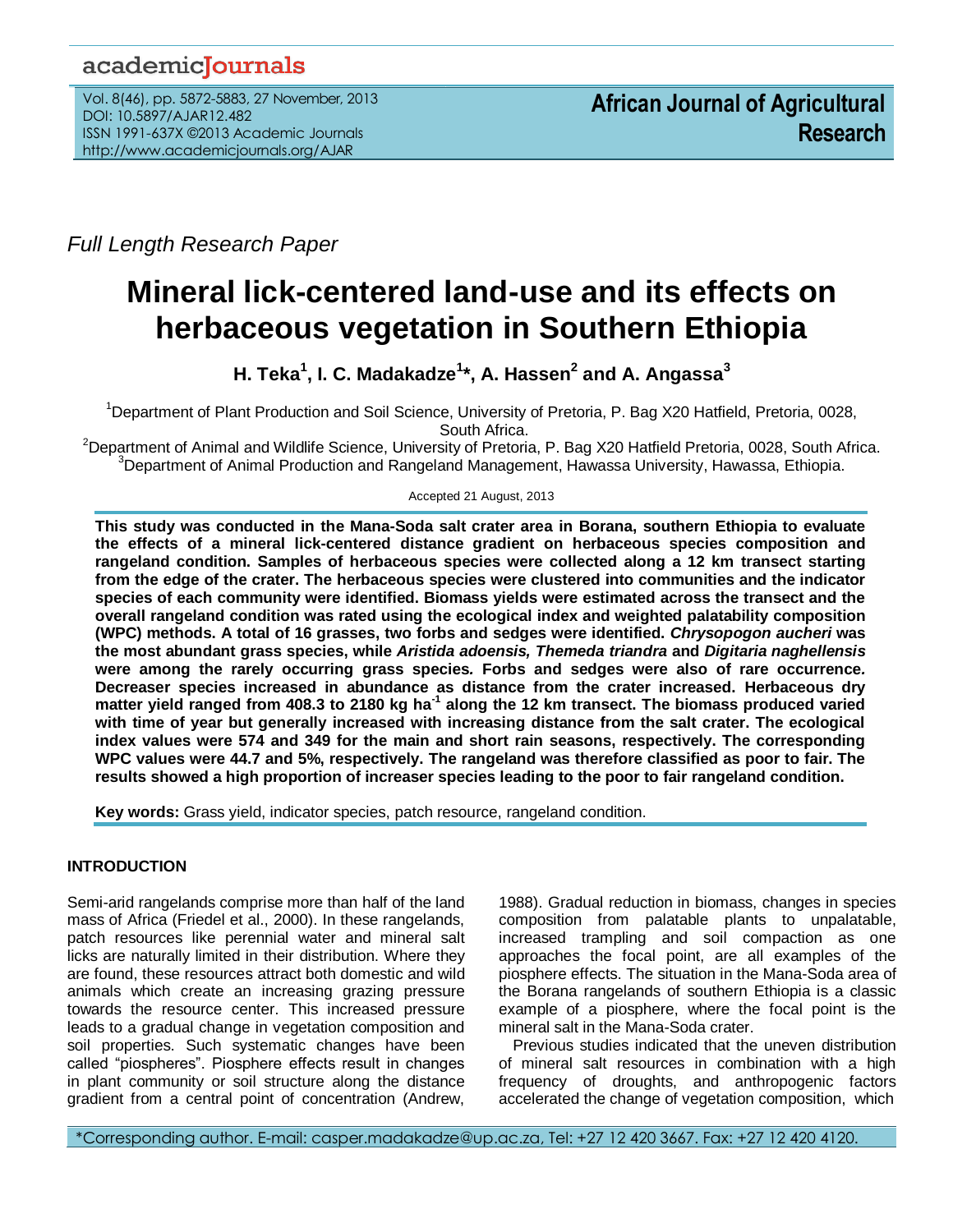favoured tolerant woody plant expansion in the Borana rangelands (Tefera et al., 2007; Angassa and Oba, 2008). Aggregation and settlement of human and livestock around the patch resources (e.g. mineral salt and water) aggravated the vegetation change leading ultimately to a decline in rangeland condition (Oba, 1998; Angassa and Baars, 2000; Angassa and Oba, 2009).

In Ethiopia, arid and semi-arid rangelands constitute 61 to 67% of the total land mass of the country (Alemayehu, 1998). These areas are generally characterized by low and erratic rainfall, high temperatures and evapotranspiration. They are largely unsuitable for rainfed cropping but are used primarily for extensive livestock production. In the southern part of the country, in the Oromia Regional State, the semi-arid Borana rangelands account for 7.6 to 12.3% (63 940  $km^2$ ) of the total land mass (OBPED, 2000).

The Borana rangelands are home to the largest pastoral communities in Ethiopia, owning high populations of cattle and other domestic animals (Alemayehu, 2003; Coppock, 1994; Cossins and Upton, 1987). These pastoralists have a remarkable social organization that has been cited as a model of pastoralism in Sub-Saharan Africa. Their livelihood is traditionally based on cattle husbandry and they have been successful in producing animal products while ensuring sustainability of rangeland resources for generations (Helland, 1997; Pratt and Gwynne, 1977). Traditionally, the resource utilisation was through transhumance pastoralism, where pastoralists would track rainfall patterns and availability of quality forage. In the dry seasons, animals would be watered from perennial deep wells. The animals had access to minerals mainly in the wet seasons, when pasture availability was expected to be good. This 'rotational grazing' between wet and dry season allowed for strategic utilization of scarce resources and reduced degradation of rangelands (Angassa and Oba, 2007; Coppock, 1994).

The scarce resources like mineral licks and perennial deep wells are sparsely distributed in the Borana and they represent key patch resources for various communities across the rangelands. For example, the Borana has four natural mineral sources for livestock and humans, *viz.* Mana-Soda in the central part; *Kulla* and *Magado* in the south-west (about 60 km from *Mana-Soda*), and Dillo in the far south (about 100 km from Mana-Soda). In addition, nine deep *Tulla* wells are the only perennial water sources for animals (one in the east, two in the central part, three in the far south-west and three in the north-east of the Borana rangelands). However, a recent review of research in the area indicated that the Borana region, despite having been utilized sustainably for centuries, is showing signs of both ecological and economic stress (Coppock, 1994; Oba, 1998).

Ecological stress is manifested by the progressive

growth of bush cover, which is a common cause of loss of herbaceous species richness and cover in arid and semi-arid savannas, and is responsible for a decline in range condition (Oba et al., 2000; Smith, 1988). In particular, recent increases in human and livestock populations, expansion of cropping and the invasion of less palatable plant species in prime rangelands, have led to declines in desirable herbaceous species in Borana. These commutative challenges have also affected the pastoral social institution and have eroded the effectiveness of traditional means of range resource management (Scholes and Walker, 1993). Overall, this has put the Borana pastoral production systems under environmental stress. Several studies have reported encroachment of less palatable plants in the Borana rangelands of Ethiopia (Angassa, 2005; Angassa and Baars, 2000; Dalle et al., 2006; Oba et al., 2000; Tefera et al., 2007).This, coupled with the changing population dynamics, pose a great challenge to livestock production and livelihood of pastoralists and/or agro-pastoralists.

In recent years, and in reaction to the ever increasing environmental challenges, some of the pastoral communities have moved to settle around strategic patch resources of mineral licks and water, Traditionally, the pastoralists would come to these patch resources at strategic times and under traditional community guidance. A more sedentary settlement of humans and their livestock has potential to increase grazing pressure around the patch resources thereby affecting the rangeland potential and utilization patterns. There is a paucity of empirical data on how these changes in the mineral lick-centered have affected rangeland productivity and possibly contributed to the reported degradation of the rangelands. This study was conducted to: (a) investigate the composition of herbaceous species along a distance gradient from a mineral lick, and (b) determine range condition around the mineral lick. This would establish the baseline status of the changes that have been taking place around a patch resource and help in identifying intervention strategies.

## **MATERIALS AND METHODS**

## **Study site**

The study was conducted in the Borana rangelands of southern Ethiopia. Agro-ecologically, the Borana plateau is classified as 69% lowland, 29% midland and 2.4% highland. The Borana rangelands are slightly undulating, ranging in altitude from 1000 m.a.s.l in the south to 1650m.a.s.lin the north, with peaks up to 2000 m.a.s.l in some areas (Buttolph, 1998). The arid, semi-arid and humid zones constitute 62.7, 30.8, and 6.5% of the Borana, respectively. These climatic characteristics have led to certain resource dynamics and management systems (rangeland management in particular) in the area (Coppock, 1994). The region is characterized by a bi-modal rainfall regime with mean annual rainfall ranging from 400 mm in the south to 600 mm in the north. There are two main rainy seasons, the main season or *Ganna* and short rainy season or *Hagaya*. Distribution of rainfall between the two rain seasons is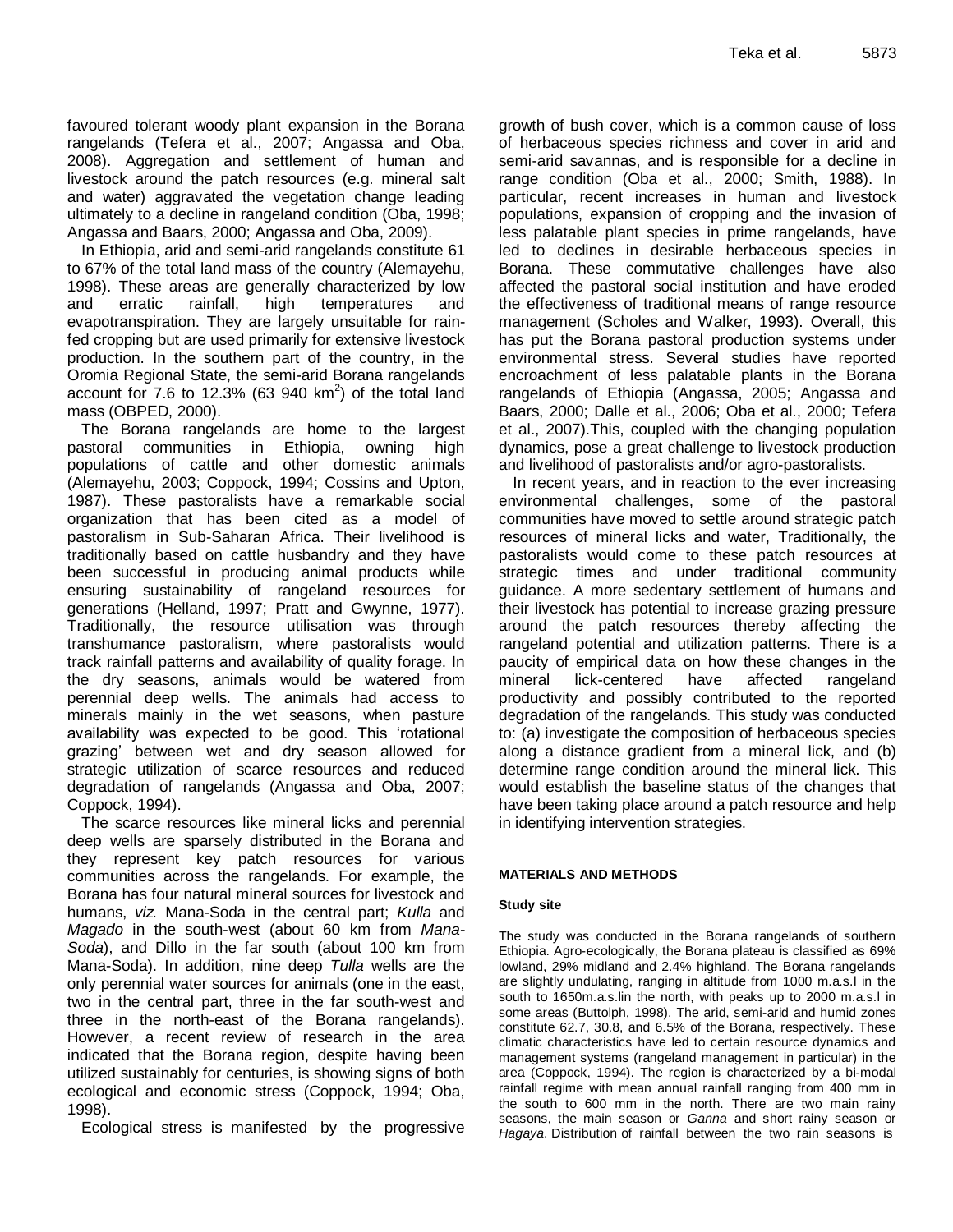such that *Ganna* rains account for 59% of the total rain and are received from March to May; *Hagaya* rains account for 27% and fall between Septembers to November. Angassa and Oba (2007) indicated that the coefficient of variability for rainfall ranges from 18 to 69% and droughts are common every five years. Generally, the rainfall limitations, recurrent drought, increased grazing pressure and bush encroachment are believed to be responsible for the reported ecological stress (Coppock, 1994; Dalle et al., 2006; Oba, 1998).

The specific study site was Mana Soda (GPS coordinates 37425415 E and 0465012 N) in Dire District of the Borana, Oromia Regional State.This area is centred on a circular depression formed by collapse of the summit or flanks of a volcano into underlying chambers evacuated by very large explosive eruptions or the effusion of large volumes of lava flows (VHP WWW Team, 2000). The volcanic crater is a source of mineral salt for livestock and humans. It is also a tourist attraction, earning the pastoralists some income.

The Mana-Soda area ranges in altitude from 1497 to 1511 m.a.s.l. The rainfall is bimodal with annual rainfall ranging from 304 to 894 mm. The surrounding pastoral communities previously exercised transhumance pastoralism, characterised by mobility of herds to wet and dry grazing areas. They regulated utilisation of their grazing areas and water resources by splitting herds into a sedentary portion or *warra* and a satellite herd or *forra. Warra* herds comprised of milking cows, small ruminants and weak animals which stayed near the homestead. The *forra* herds were comprised of dry cows, bulls and heifers which grazed and watered at far away distances from the homestead**.** In addition to the resident communities around Mana- Soda the area was also used as wet season grazing by pastoralists who came from as far as 100 km to feed minerals salts to their animals for about two months twice a year, in the main and short rainy seasons. In the whole of the Borana, Mana Soda is central in location, easily accessible and is generally acknowledged to have the best quality mineral salt.

#### **Data collection**

#### *Sampling of herbaceous plants*

The study was conducted from March 2010 to January 2011and data was collected in three seasons: March-May 2010, October-November 2010, and December 2010-January 2011. Given the general uniformity of vegetation around Mana-Soda a single line transect, of 12 km from the edge of the crater, was used for vegetation sampling. The main sampling plots, measuring 20 m × 50 m were established along the transect at distances of zero, one, three, six, nine and 12 km. In each main plot, data was collected from five  $0.5 \times 0.5$  m randomly placed quadrats. Live herbaceous plants in each quadrats were identified, counted, clipped and weighed for fresh biomass. The clipped material was dried to constant weight in an oven at 105°C. Species identification was done in the field by an experienced practitioner using CADU (1974) guidelines. The various species were grouped into ecological groups of decreasers, increasers and invaders as described by Tainton (1999). Pastoralists' indigenous knowledge was also valuable in detailing the ecological characteristics of the herbaceous plants.

#### **Soil sampling**

Soil samples were also collected from each main plot at different depths: 0 (surface), > 0.1 - 10 cm, >10.1-20 cm, and >20.1 – 30 cm. Soil texture was analyzed using the hydrometer method; soil pH was read in a 1:2.5 soil-water suspension using a pH meter. Organic carbon was analyzed by oxidation with potassium

dichromate  $(K_2Cr_2O_7)$  in a sulfuric acid medium, whereas organic matter content was calculated by multiplying the value of organic carbon reading with a constant  $(K = 1.724)$ . Total nitrogen was estimated by the Kjeldahl method; and available phosphorus by the Bray method for the soil samples with  $pH > 7$  and the Olsen procedure for samples with  $pH < 7$ . Cation exchange capacity (CEC) was measured after the ammonium acetate (1N NH4OAc) extraction.

#### **Data analysis**

#### *Herbaceous diversity analysis*

The Shannon-Wiener Index method was used to determine species diversity, richness and evenness. The Shannon diversity index was calculated using the formula:

$$
H = -\sum_{i=1}^{n} \mathbf{pi} \, (\mathbf{lnpi})
$$

Where: H = Shannon diversity index; p*i* = the proportion of individuals or the abundance of i<sup>th</sup> species expressed as a proportion of total cover in the sample, and *ln* = natural logarithm. Evenness was calculated from the ratio of observed diversity to maximum diversity using the equation.

 $E = H/In (S) = H/H$ max

Where:  $E =$  Evenness;  $H =$  Shannon-Wiener Diversity Index;  $S =$ total number of species in the sample, Hmax = lnS. The value of the evenness index falls between 0 and 1. The higher the evenness index, the more even a species is in its distribution within the given area. Species richness is a count of the number of species in a quadrat, area or community.

#### **Community clustering and identification indicator species**

A hierarchical cluster analysis was performed using PC-ORD for Windows version 5 (McCune and Medford, 1999) to classify the vegetation into plant community types using relative density and number of each species. Also a two-way indicator species analysis (TWINSPAN) was performed for each community type (Dufrene and Legendre, 1997) to identify species that had a strong and significant association with a given community type (when indicator value > 25, *P* < 0.05). Detrended Correspondence Analysis (DCA) was used to analyze the patterns of distribution of herbaceous plant species in relation to environmental variables like altitude and measured soil properties when the cut of axis was greater than 3.0. Principal Component Analysis (PCA) was performed to analyze the patterns of distribution of herbaceous species in relation to the environmental variables when the cut of axis was less than three.

#### *Rangeland condition analysis*

Range condition was estimated using the ecological index (Vorster, 1982) and weighted palatability composition methods (Barnes et al., 1984). For calculation of the rangeland condition based on ecological index the grass species were categorized into four classes (decreasers, Increaser I, Increaser IIa and b, Increaser IIc). Each class was given a relative index value, namely decreasers = 10; Increaser I = 7; Increaser IIa and  $b = 4$ ; and Increaser IIc = 1 (Vorster, 1982). The percentage composition of grass species in each class were summed up, after which the sum for each class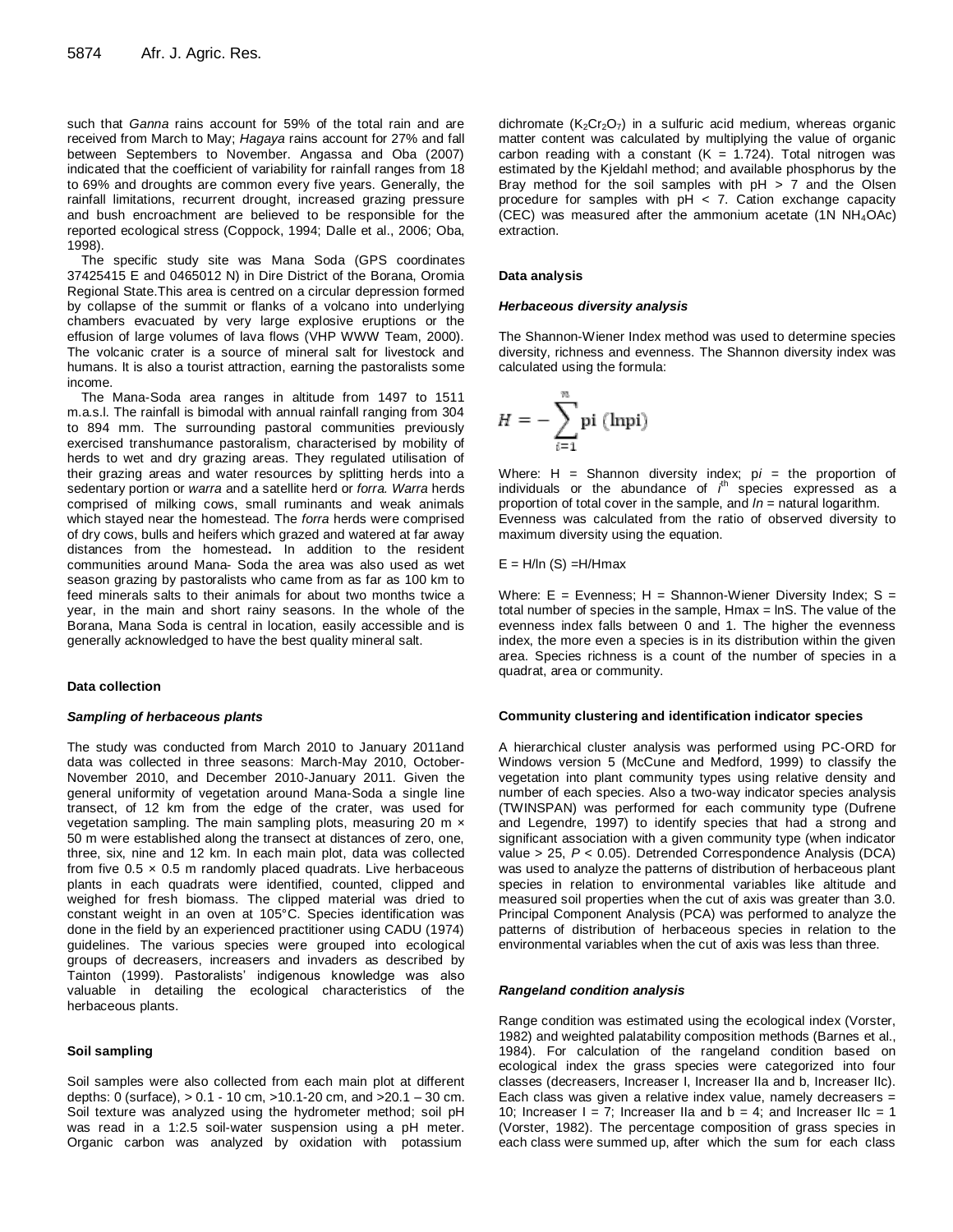

**Figure 1.** Relative density of herbaceous plants around the ManaSoda salt area. 1*=Aristida adoensis; 2=Bothriochloa insculpta;*3*=Bothriochloa radicans;* 4*=Cenchrus ciliaris;* 5*=Chrysopogon aucheri;*  6*=Commelina africana;* 7*=Cynodon dactylon;* 8*=Digitaria milanjiana;*9*=Digitaria naghellensis;*10*=Eleusine intermedia;*11*=Endostemen tereticaulis;* 12*=Eragrostis papposa;*  13*=Heteropogon contortus;* 14*=Panicum maximum;* 15*=Pennisetum mezianum;* 16*=Sporobolus pyramidalis;* 17*=Themeda triandra.*

was multiplied by its relative index value. The amounts were then totalled to give the condition index. A condition score of 1000 was the probable maximum when assuming that all species were decreasers and a condition score of 100 was taken as the most probable minimum (Tainton, 1999). Using this method, range condition is divided into five ranges: very poor (100 - 280); poor (280.1 - 460); fair (460.1- 640); good (640.1 - 820) and excellent (> 820).

The weighted palatability composition (WPC) of grasses was calculated after dividing the species into palatability classes (Class I - highly palatable, Class II-intermediate, and Class III less palatable/unpalatable). Multiplier weightings of 3, 2 and 1 for Class I, II and III, respectively, were used to derive a palatability composition rating (PC) for each sample site. This was calculated as a sum of the products of the relative abundance of each species and its weighting, and was expressed as a percentage of maximum PC (*viz.* 300) to produce a scale ranging from 33.3 (all species in Class III) to 100 (all species in Class I). These PC values were then converted into WPC values by means of the following formula (Barnes et al., 1984):

WPC = (PC- 33.3) x100 / 66.7.

The maximum WPC is 100 if all species fall under Class I and the minimum is 0 if all species are under Class III. With this method rangeland condition could be divided into five classes: very poor (0- 20); poor (20.1-40); fair (40.1-60); good (60.1-80) and excellent  $( > 80).$ 

#### **Statistical analysis**

Analysis of variance (ANOVA) was used to examine variation in density, richness and diversity of herbaceous grasses, and biomass yields along the distance gradient from the patch resource.

The relationships between the distance from 'source of mineral salt' (independent variable) and the dependent variables (density, herbage mass etc) were analysed using correlation and linear regression. All these were done using SAS procedures (SAS, 2001).

## **RESULTS AND DISCUSSION**

#### **Composition of herbaceous**

A total of 16 grass species, two forbs and one sedge species were identified in the Mana-Soda area (Figure 1). *Chrysopogon aucheri* was the most frequently occurring grass species around Mana-Soda followed by *Eragrotis papposa* and *Cenchrus ciliaris*. Species that were of moderate density in the area were *Pennisetum mezianum*, *Panicum maximum* and *Bothriochloa insculpta*. *Cyperus spp.* had moderate occurrence in the area. In contrast, *Sporobolus pyramidalis, Heteropogon*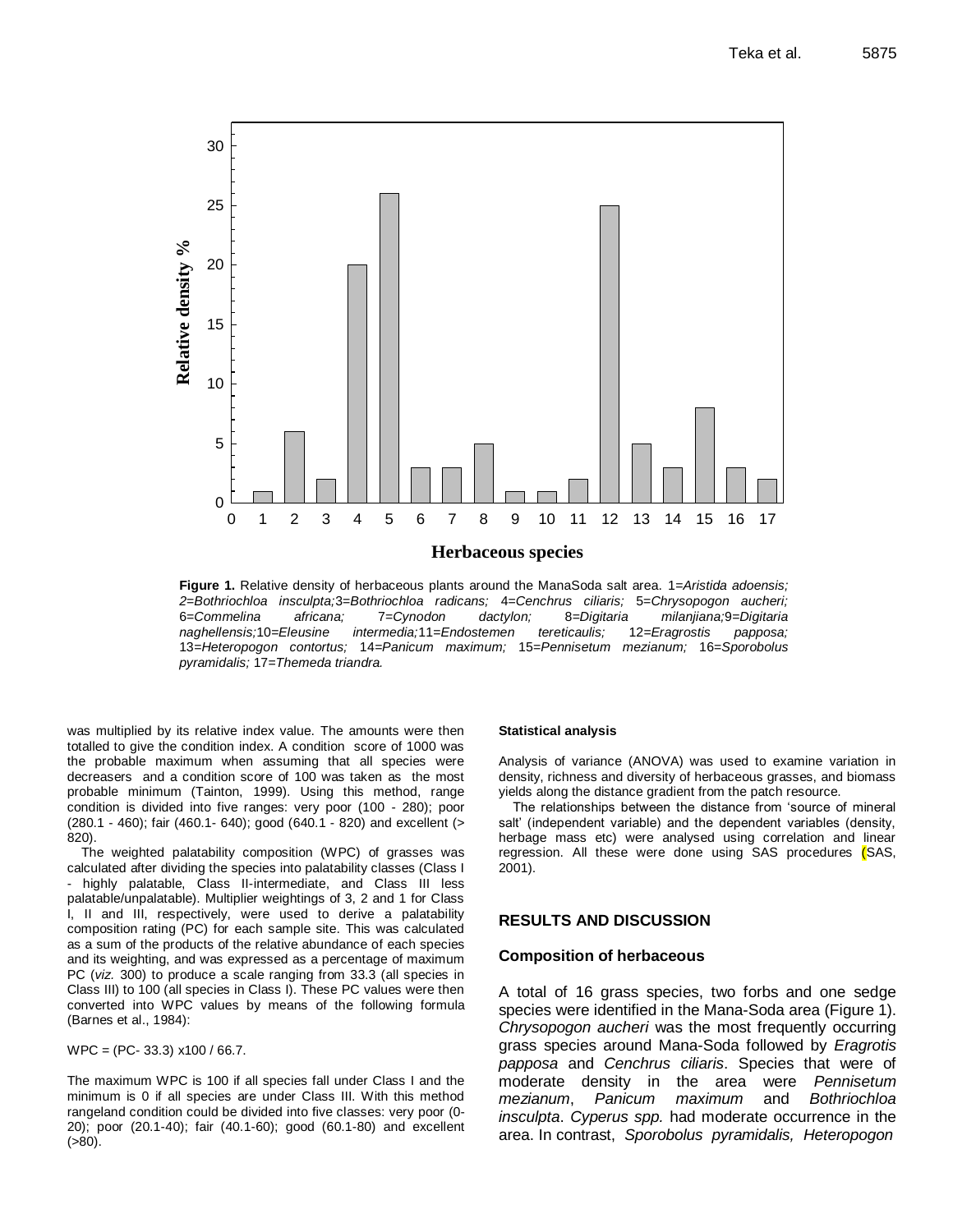

Herbaceous plantspecies

**Figure 2.** Frequency of herbaceous plant species in relation to distance from the salt crater.

|                               | <b>Richness</b>      |              |             |            | <b>Diversity</b> |      | <b>Evenness</b> |            |      |  |
|-------------------------------|----------------------|--------------|-------------|------------|------------------|------|-----------------|------------|------|--|
| Distance (km)                 | MRS <sup>a</sup>     | <b>SRS</b> b | <b>Mean</b> | <b>MRS</b> | <b>SRS</b>       | Mean | <b>MRS</b>      | <b>SRS</b> | Mean |  |
| 0                             | 4                    | 3            | 3.5         | 0.55       | 0.96             | 0.76 | 0.5             | 0.87       | 0.69 |  |
|                               | 4                    | 3            | 3.5         | 1.34       | 0.79             | 1.07 | 0.97            | 0.72       | 0.85 |  |
| 3                             | 4                    | 2            | 3           | 0.9        | 0.69             | 0.8  | 0.65            | 0.99       | 0.82 |  |
| 6                             | 11                   | 5            | 8           | 1.76       | 1.37             | 1.57 | 0.73            | 0.85       | 0.79 |  |
| 9                             |                      | 3            | 5           | 1.75       | 1.06             | 1.41 | 0.9             | 0.96       | 0.93 |  |
| 12                            | 6                    | 5            | 5.5         | 1.19       | 1.31             | 1.25 | 0.66            | 0.81       | 0.74 |  |
| P value level of significance | $0.34$ NS $^{\circ}$ |              |             | 0.18NS     |                  |      | 0.77NS          |            |      |  |

**Table 1.** Diversity of herbaceous plants along distance gradient in Mana Soda area of the Borana, southern Ethiopia.

 $\mathrm{^{a}MRS}$  = main rain season;  $\mathrm{^{b}SRS}$  = short rain season;  $\mathrm{^{c}NS}$  = not significant (p>0.05).

*contortus, Bothriochloa radicans, Cynodon dactylon*, and *Dactyloctenium aegyptium* had relatively low densities. Overall, *Aristida adoensis, Themeda triandra, Eluesine intermedia* and *Digitaria naghellensis* were the grass species with the least density (Figure 1). *Commelina africana* was also of a very low density in the area.

The two dominant grass species *C. aucher*i and *C. ciliaris* were acknowledged by local people as species with good nutritive and palatability aspects. Locally they call them "*MotiiMerga*" which means 'queens of grasses'. Despite their relatively high abundance, the pastoralists noted that these species were declining in density over the years. *T. triandra* was the other grass species which was valued by the community but reported as sparsely distributed species.

The frequency for each species along the distance gradient from the crater is presented in Figure 2. In general, species richness was low closest to the crater but increased at distances beyond 3 km. As shown in Figure 2, *P. maximum* and *T. Triandra* were most prevalent at 12 km from the salt crater. *C. aucheri* was distributed evenly across all distances followed by *C. ciliaris* and *E. papposa*. It was observed that the major grass species in Mana-Soda were perennial, an aspect that has positive implications on rangeland condition.

Using the Shannon-Weiner index, species richness was not significantly different (p>0.05) along the distance gradient, from the salt crater (0 to 12 km), but was generally higher in the main than the short rain season (Table 1). Herbaceous plants were more even in the short than the main rain season. Species richness was positively correlated (r=0.80) with diversity (but weakly negatively correlated with evenness). As richness increased diversity also increased and could be estimated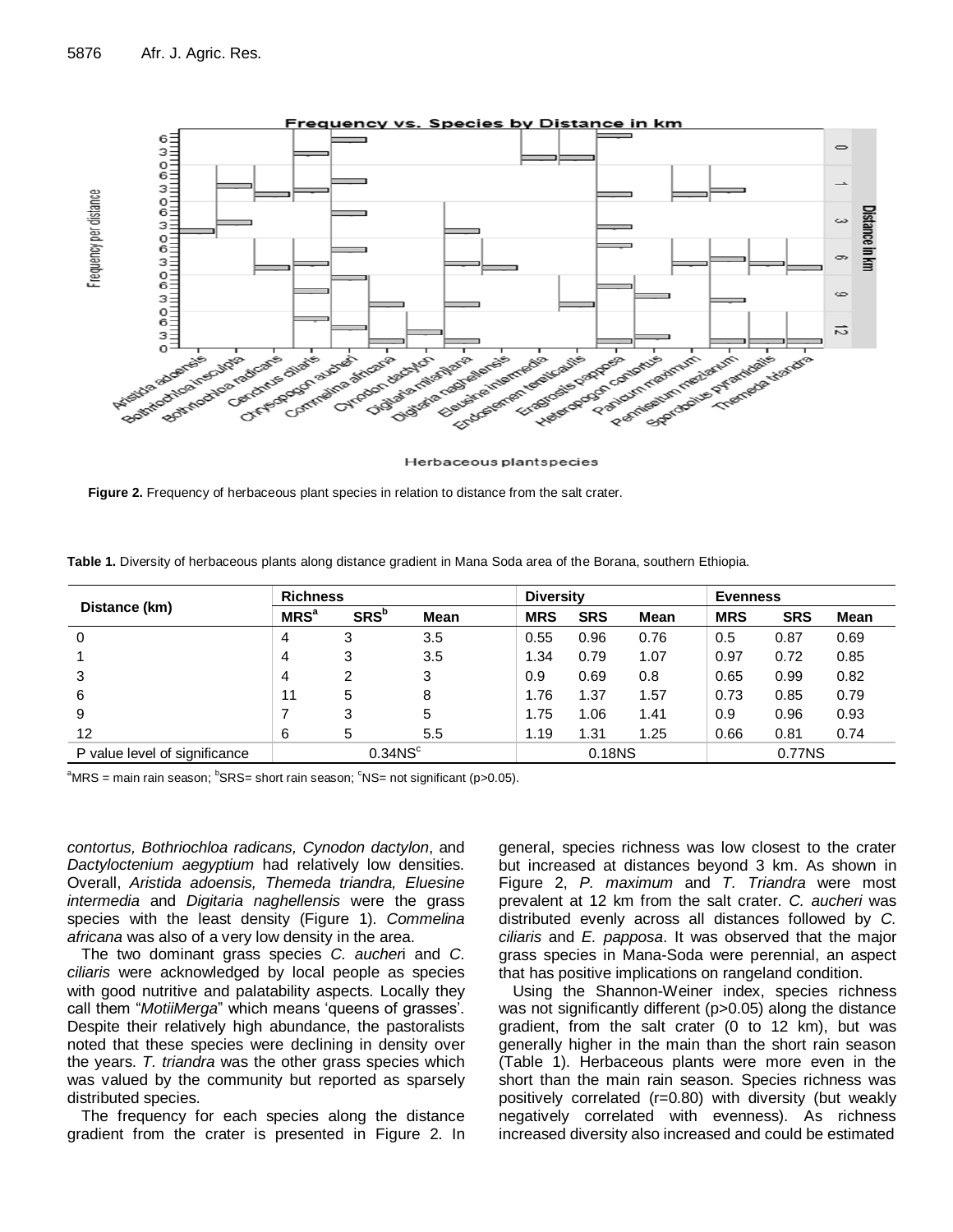

**Figure 3.** Dendrogram cluster analysis of herbaceous plant species around Mana Soda. Dist 1= 0 km, dist2= 1 km, dist 3 =3 km, dist4= 6 km, dist5=9 km, dist6 =12 km from salt, crater. *Chryau: Chrysopogon aucheri, Aris: Aristida adoensis, Digi mi :Digitaria milanjiana, Both in: Bothriochola insculpta, Digisp: Digitaria spp, Sporpy: Sporobolus pyramidalis, Pani Ma: Panicum maximum, Cypesp: Cyperu ssp, Bothra: Bothriochola radican, Digina :Digitaria naghellensis, Heterc : Heteropogon contortus, Cenccil : Cenchrus ciliaris, Penn mez : Pennisetum mezianum, EragPa :Eragrostis papposa, Themtr :Themeda triandra, Cynodac : Cynodon dactylon.*

using the regression equation Y=0.514+0.141X. In general species diversity in Mana-Soda was low and a few species were dominant.

Four major types of herbaceous plant communities were identified using PC-ORD hierarchical classification, using presence or absence of each species. The dendrogram presented in Figure 3 was produced using different similarity indices and the sorting strategies were evaluated for their differences. *Pennisetum mezianum* was the dominant grass species closest to the salt crater. Similarly, *T. triandra* and *C. dactylon* were the dominant species furthest away from the crater. Using TWINSPAN classification the indicator grass species identified at distances closer to the salt source were *C. aucheri, A. adoensis, P. mezianum, C. ciliaris, E. papposa and B. insculpta*. Between 3 and 6 km from the crater the indicator species were *C. aucheri, A. adoensis, S. pyramidalis, E. papposa, D*. *milanjiana, B. insculpta, P. maximum, B. radi*cans and *H. contortus*. Farthest from the salt source (12 km) the indicator grass species were *C. aucheri, C. ciliaris, A. adoensis, S. pyramidalis, T. triandra, D. milanjiana, and C. dactylon* and *H. contortus.* In general, plant communities were relatively more similar in areas less than 4 km from the mineral salt source compared to plant communities beyond the 6 km zone. While *P. mezianum* was the dominant grass species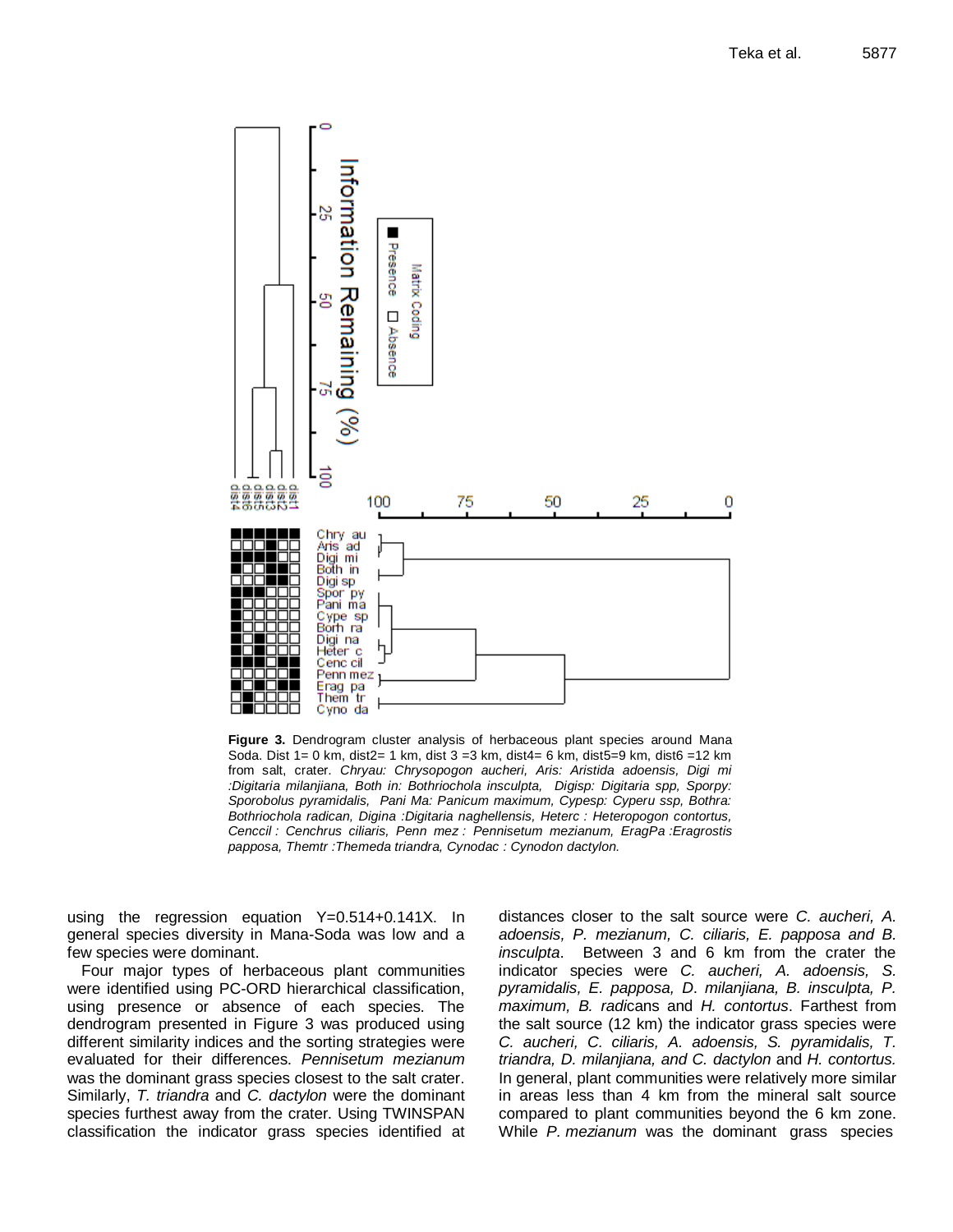

Figure 4. DCA ordination plot of herbaceous plant species along the distance gradient from the salt crater. Dist1= 0 km, dist2= 1 km, dist3 =3 km, dist4= 6 km, dist5= 9 km, dist6 =12 km from salt, crater. *Chry au: Chrysopogon aucheri, Aris: Aristida adoensis, Digi mi :Digitaria milanjiana, Both in: Bothriochola insculpta ,Digisp: Digitaria spp, Sporpy, Sporobolus pyramidalis, Pani Ma: Panicum maximum, Cypesp: Cyperus spp., Bothra: Bothriochola radican, Digina :Digitaria naghellensis, Heterc : Heteropogon contortus, Cenccil : Cenchrus ciliaris, Pennmez : Pennisetum mezianum, EragPa :Eragrostis papposa, Themtr :Themeda triandra, Cynodac : Cynodon dactylon.*

closest to salt source, *B. radicans* and *Cyperus* spp*.* were the dominant herbaceous plants at middle distances (6 km) from the crater. Correspondingly, *C. dactylon* and *T. trian*dra were the dominant grass species 12 km from the crater.

The DCA indicated that a high population of *E. papposa* was found closest (0 km) to the salt source, an area which was characterised by sandy soils and high levels of sodium (Figures 4 and 5). Between 0 and 1 km sandy clay soils were predominant and these were associated with a high population of *B. insculpta* compared to the other grasses. *A. adoensis* had the highest relative density at the 3 km zone from the salt crater, compared to other distance zones. This zone was characterized by clay and silt soil types and high contents of Ca, Mg, N and CEC.

The grasses *P. maximum, S. pyramidalis, B. radicans* and *D. naghellensi*s were densely distributed at the 4 km zone. This zone was rich in available phosphorus and potassium compared to the other distance zones. The 6 and 9 km zones had similar species despite the latter having sandier soils of higher pH. Although the soil type for the 12 km zone was similar to that of 9 km, *T. triandra* and *C. dactyl*on were dominant at the 12 km zone. On the overall, *C. aucheri* and *C. ciliaris* were the two species that had high relative densities across the transect, being particularly dominant in the areas where the soil was relatively undisturbed. On the contrary, *E. papposa* and *B. insculpta* were dominant in areas where the soil showed signs of recent disturbance.The proportions of desirable species increased with increase in distance away from the salt crater.

The findings of this study, with regard to the composition and distribution of herbaceous plants, are in partial agreement in different aspects of earlier studies in southern Ethiopia (Coppock, 1994; Angassa and Baars, 2000; Angassa, 2005; Dalle et al., 2006; Tefera al., 2007). The composition of herbaceous species in the main rain season was not different from that of the short rain season in Mana Soda, which concurs with the results reported by Angassa (2005) in the southern Borana rangelands. The relatively widespread occurrence of *C. aucheri* we are reporting is in general agreement with reports by Coppock (1994), Angassa (2005) and Tefera et al. (2007). Angassa (2005) and Nigusse (2008) also reported high occurrence of *E. papposa* and *C. ciliari*s, in agreement to what we are reporting in Mana-Soda. However, in the studies by Tefera et al. (2007) *C. ciliaris* occurrence was generally low in the Borana.

In our study *T. triandra* only increased in occurrence furthest away from the salt crater. This might be a reflection of the decreasing grazing pressure as one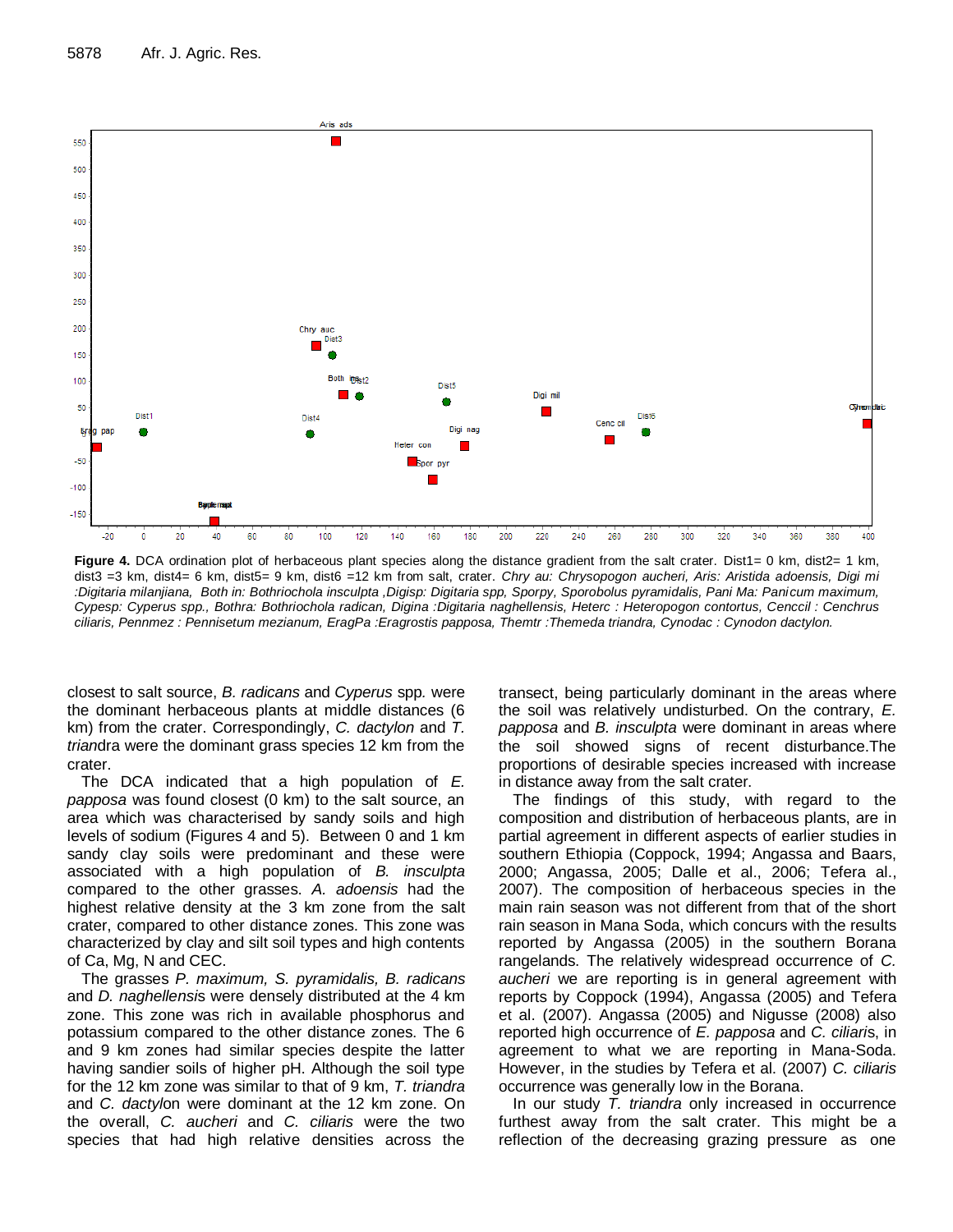

**Figure 5.** PCA ordination diagram of environmental variables with distance from the salt crater. Dist1= 0 km, dist2=1 km, dist3 =3 km, dist4 =6 km, dist5 =9 km, dist6 =12 km from the saltcrater.

move away from the patch resource. This is in general agreement with Tefera et al. (2007) who reported <1% frequency for *T. triandra* under communal and reserve grazing systems (presumably high grazing pressures) and about 12% under more controlled grazing management on a government ranch. However, this does not seem to be a plausible explanation for *B. radicans* which they reported highest closest to the patch resource (water point) and higher in under communal and/or traditional reserve management. In the study we are reporting *B. radicans* occurred at comparable frequency at the 6 and 12 km zones. On the overall, the high proportions of *C. ciliaris, C. aucheri and E. papposa* were potentially indicative of good range condition while increased occurrence of *A. adoensis, Cyperus* spp. and decline of *T. triandra, P. maximum* were indicative of poor condition or degraded rangeland in Mana Soda.

The PCA analysis of herbaceous plant species response to environmental variables indicated that *E. papposa*, *P.mezianum, C. aucheri*, and *C. ciliaris* were tolerant to exchangeable sodium in agreement with Dalle et al. (2006). Species such as *A*. *adoensis, Digitaria milanjiana* and *B. insculpta* were more influenced by organic matter, total nitrogen and moisture content than the other grass species, which was also noted by Nigusse (2008). The herbaceous plants which were responsive to phosphorus and potassium were *P. maximum, and D. naghellensis*. Similarly, *T. triandra, S. pyramidalis, C. dactylon B. radicans* and *C. ciliaris* were dominant in sandy soil areas and in areas where the pH was relatively high.

The increased occurrence of *H. contortus* and *E. papposa* as the altitude decreased in the Borana concurs with the report by Dalle et al. (2006). The same author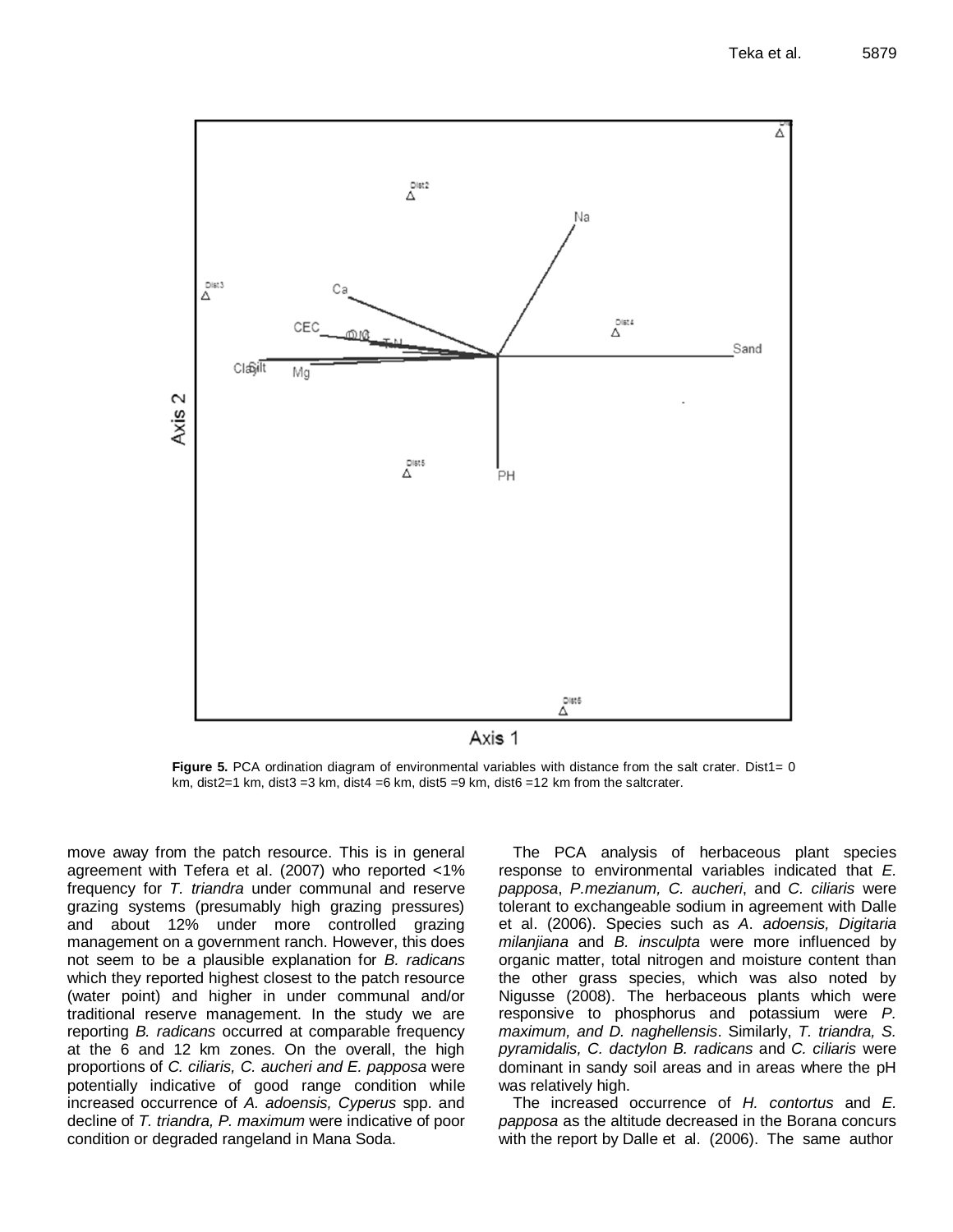|  |                                                                      |  |  |  | Table 2. Dry matter production (kg ha <sup>-1</sup> ), life form and ecological class of herbaceous plants for the main and short rain seasons along a |  |  |  |  |  |
|--|----------------------------------------------------------------------|--|--|--|--------------------------------------------------------------------------------------------------------------------------------------------------------|--|--|--|--|--|
|  | distance gradient from the Mana Soda salt crater, southern Ethiopia. |  |  |  |                                                                                                                                                        |  |  |  |  |  |

| <b>Herbaceous species</b>   | $L.F^a$          | Ecoca <sup>b</sup> | 0 km  | 1 km        | 3 km        | 6 km    | 9 km    | <b>12 km</b> | <b>Total</b>   |
|-----------------------------|------------------|--------------------|-------|-------------|-------------|---------|---------|--------------|----------------|
| <b>Highly desirable</b>     |                  |                    |       |             |             |         |         |              |                |
| Eragrostispapposa           | $\overline{P}$   | Dec                | 82.8  | 20.6        | 124.92      | 48.92   | 84.132  | 49.56        | 410.932        |
| Cenchrusciliaris            | P                | Dec                | 45.6  | 93.8        | 86.8        | 236.5   | 258.72  | 58           | 779.42         |
| Chrysopogonaucheri          | P                | Dec                | 162.8 | 215.6       | 419.6       | 559.952 | 586.568 | 1671.5       | 3616.02        |
| Panicum maximum             | $\overline{P}$   | Dec                |       | 13          |             | 207.56  | 42.24   |              | 262.8          |
| Themedatriandra             | $\overline{P}$   | Dec                |       |             |             |         |         | 20.16        | 20.16          |
| Sub total                   |                  |                    | 291.2 | 343         | 631.32      | 1052.93 | 971.66  | 1799.22      | 5089.33        |
|                             |                  |                    |       |             |             |         |         |              |                |
| Intermediate desirable      |                  |                    |       |             |             |         |         |              |                |
| Digitariamilanjiana         | $\boldsymbol{P}$ | Inc 1              |       |             | 13.152      | 18.04   | 51.22   | 19.71        | 102.122        |
| Digitarianaghellensis       | P                | Inc I              |       |             |             | 10.86   | 11.02   |              | 21.88          |
| Sub total                   |                  |                    |       |             | 13.152      | 28.9    | 62.24   | 19.71        | 124.002        |
| Cynodondactylon             | $\boldsymbol{P}$ | <i>Inclla</i>      | 12.4  |             |             | 5       | 26.8    | 49.2         | 93.4           |
| Heteropogoncontortus        | P                | Inclla             | 64.48 |             |             | 8       | 49.6    | 169.6        | 291.68         |
| Sub total                   |                  |                    | 76.88 | $\mathbf 0$ | $\mathbf 0$ | 13      | 76.4    | 218.8        | 385.08         |
| Bothriocholainsculpta       | P                | InclIb             | 23.1  | 210         | 260.48      |         | 72      |              | 565.58         |
| Sporoboluspyramidalis       | $\mathsf{P}$     | Incllb             |       |             |             | 9.96    | 4.11    | 11.36        | 25.43          |
| <b>Bothriocholaradicans</b> | A                | Incllb             |       |             |             | 10.44   |         |              | 10.44          |
| Pennisetummezianum          | P                | InclIb             |       | 256.2       |             | 730.56  | 780.6   | 100.8        | 1868.16        |
| Sub total                   |                  |                    | 23.1  | 466.2       | 260.48      | 750.96  | 856.71  | 112.16       | 2469.61        |
|                             |                  |                    |       |             |             |         |         |              |                |
| Less desirable              |                  |                    |       |             |             |         |         |              |                |
| Cyperus spp.                | A                | <b>Inclic</b>      |       |             |             |         | 4       |              | $\overline{4}$ |
| Eleusineintermedia          | $\mathsf{P}$     | <b>Inclic</b>      | 17.12 |             |             |         |         |              | 17.12          |
| Aristidaadoensis            | P                | <b>Inclic</b>      |       |             | 3.2         |         |         |              | 3.2            |
| Commelinaafricana           | Α                | <b>Inclic</b>      |       |             |             | 19.2    | 5.44    |              | 24.64          |
| Endostementereticaulis      | A                | Inclic             |       |             | 28.8        |         | 10.08   | 30.4         | 69.28          |
| <b>Sub total</b>            |                  |                    | 17.12 | 0           | 32          | 19.2    | 19.52   | 30.4         | 272.32         |
| <b>Total</b>                |                  |                    | 408.3 | 809.2       | 936.952     | 1864.99 | 1986.53 | 2180.29      | 8340.34        |

<sup>a</sup>L.F= Life form; A: annual; P: Prennial; <sup>b</sup>Ecoca= Ecological Categories: Dec=decreaser; Inc = Increaser I; IncIIa = Increaser IIa; IncIIb = Increaser IIb; IncIIc = Increaser IIc.

noted that *B. radicans* increased with increasing altitude, similar to our findings. Our study also indicated that *T. triandra* and *Cyperus* spp are sensitive to altitude because both species completely disappeared as the altitude decreased. The observation that herbaceous plants were generally negatively correlated with pH in our study is in contrast to work reported by Nigusse (2008), but in agreement with Dalle (2004).

## **Dry matter production of dominant herbaceous plants**

The ecological classification of the dominant herbaceous plants sampled at Mana-Soda is presented in Table 2. The estimated total dry matter produced over the 12 km gradient was  $8340.34$  kg ha<sup>-1</sup>. Dry matter production of herbaceous plants increased with distance away from the salt crater, from 408.3 to 2 180.29 kg DM ha<sup>-1</sup> for the 0 and 12 km sampling distances, respectively. The perennial grasses contributed higher dry matter than the annuals. The contribution to total dry matter production by decreasers, increaser I, increaser IIa and b, and increaser IIc in the study area were 61.02, 1.48, 34.22 and 3.27%, respectively.

Dry matter production of the 'highly desirable' grasses increased from 291.2 to 1799.2 kg ha<sup>-1</sup> along the 0 to 12 km distance gradient (Table 2). In this group *C. aucheri* and *C. ciliaris* were the high dry matter producers followed by *E. papposa,* and *P. maximum,* while *T*. *triandra* contributed the least. Dry matter production of the 'intermediate desirable' grass species was highest at the 6 and 9 km sampling distances, being 792.86 and 995.35 kg ha<sup>-1</sup>, respectively. Other than the considerable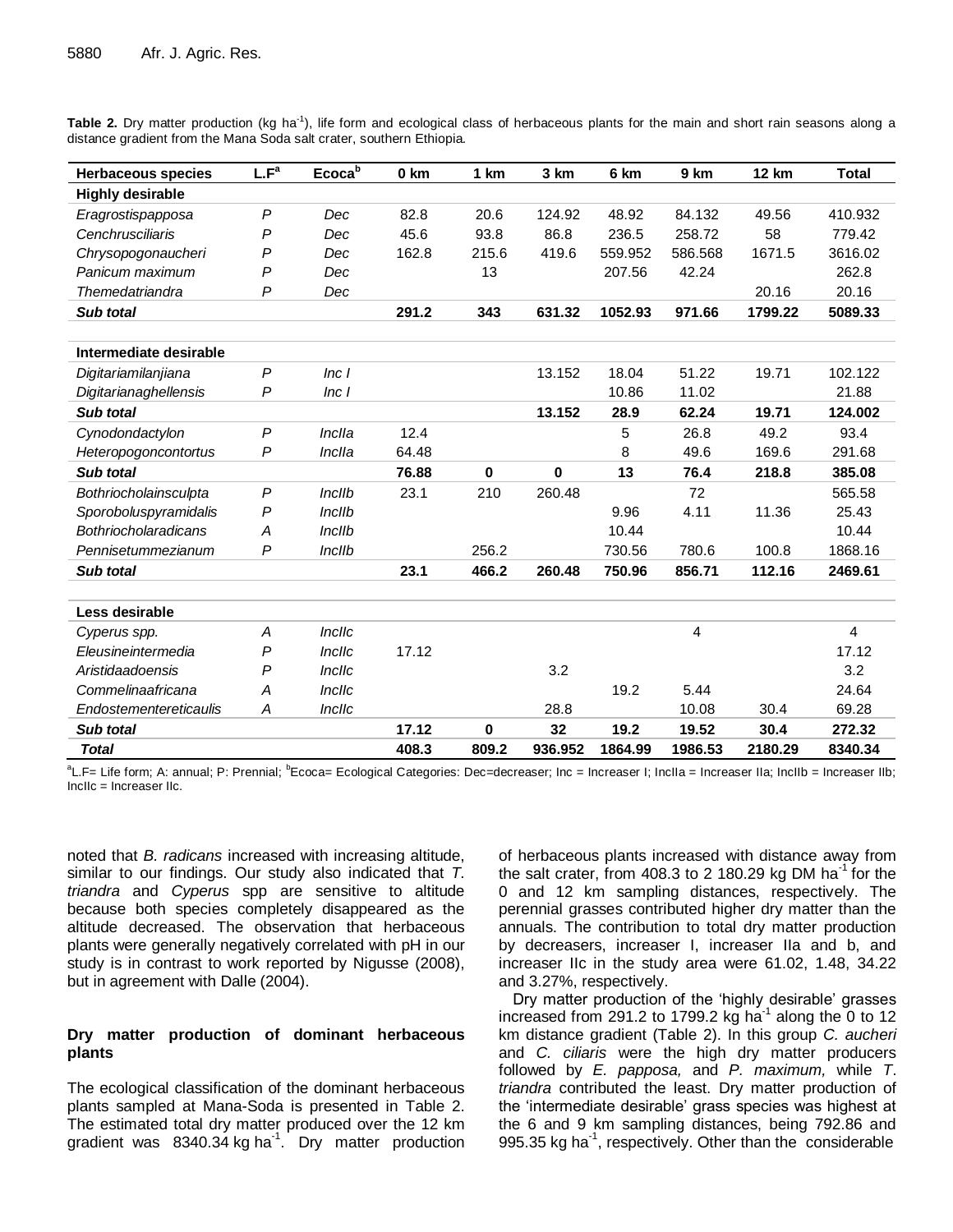

**Figure 6.** Seasonal dry matter production along a distance gradient from the Mana Soda salt crater. Bars extending beyond the means denote standard error of the mean.

dry matter contribution of *B. insculpta* at 1 and 3 km and *P. mezianum* at 6 and 9 km the 'intermediate and less desirable' grass species did not show a particular yield trend across the distance gradient from the salt crater. The notable dry matter producers among the 'less desirable' species were *Eleusine intermedia* (17.12 kg ha-1 ) at the 1 km sampling site and *Endostemen tereticaulis*  $(28.8 \text{ kg} \text{ ha}^{-1}$  and  $30.4 \text{ kg} \text{ ha}^{-1}$  at the 3 and 12 km site, respectively). The contribution from the rest of the species in this group was relatively insignificant in the main.

The seasonal distribution of biomass produced along the distance gradient is presented in Figure 6. Generally, little biomass had accumulated across the gradient by mid-main rain season. At this stage there were no significant yield differences for the 1 to 12 km sampling zones, although on average these yielded higher than the sacrifice zone (0 km). There was considerable biomass accumulation between the mid- and end of the main rain season. The proportionate contribution of annual grasses and forbs to total dry matter yield decreased as the season advanced. The yields increased with distance from the salt crater and ranged from 55.97 kg ha<sup>-1</sup>(0 km) to 2289 kg ha<sup>-1</sup> (12 km). The 1 to 12 km zones yielded higher than the sacrifice zone. The general ranking of the zones in terms of yield was 12 km  $>$  9 and 6  $>$  3 and 1

during the main rain season. Yields during the short rain season also increased with increasing distance from the crater. However, significant yield differences were only recorded beyond the 3 km zone. From the 6 to 12 km zones the short rain season had comparable yields to those of the main season.

The variation of dry matter production with distance from the salt crater we are reporting is in line with the piosphere analysis of grazing lands around patch resources. Generally, there is a positive correlation of dry matter production as distance increases from the sacrifice zone of the patch resource (Landsberg et al., 2002). The dry matter production for the different plant ecological groups we are reporting are in general agreement to those reported by Dalle (2004) who reported moderate amounts of biomass by mid-main rain season but considerable biomass at the end of the main rain season and during the short rain season. Angassa (2005) also reported decreased contribution of annual grasses to total yield at the end of summer relative to early summer. The fact that forbs and annual grasses (short life cycle) were more abundant during the early rain season might explain the low dry matter production by the mid main rain season in our study. At the end of summer the high yielding perennial grasses were more abundant, hence the higher dry matter production. The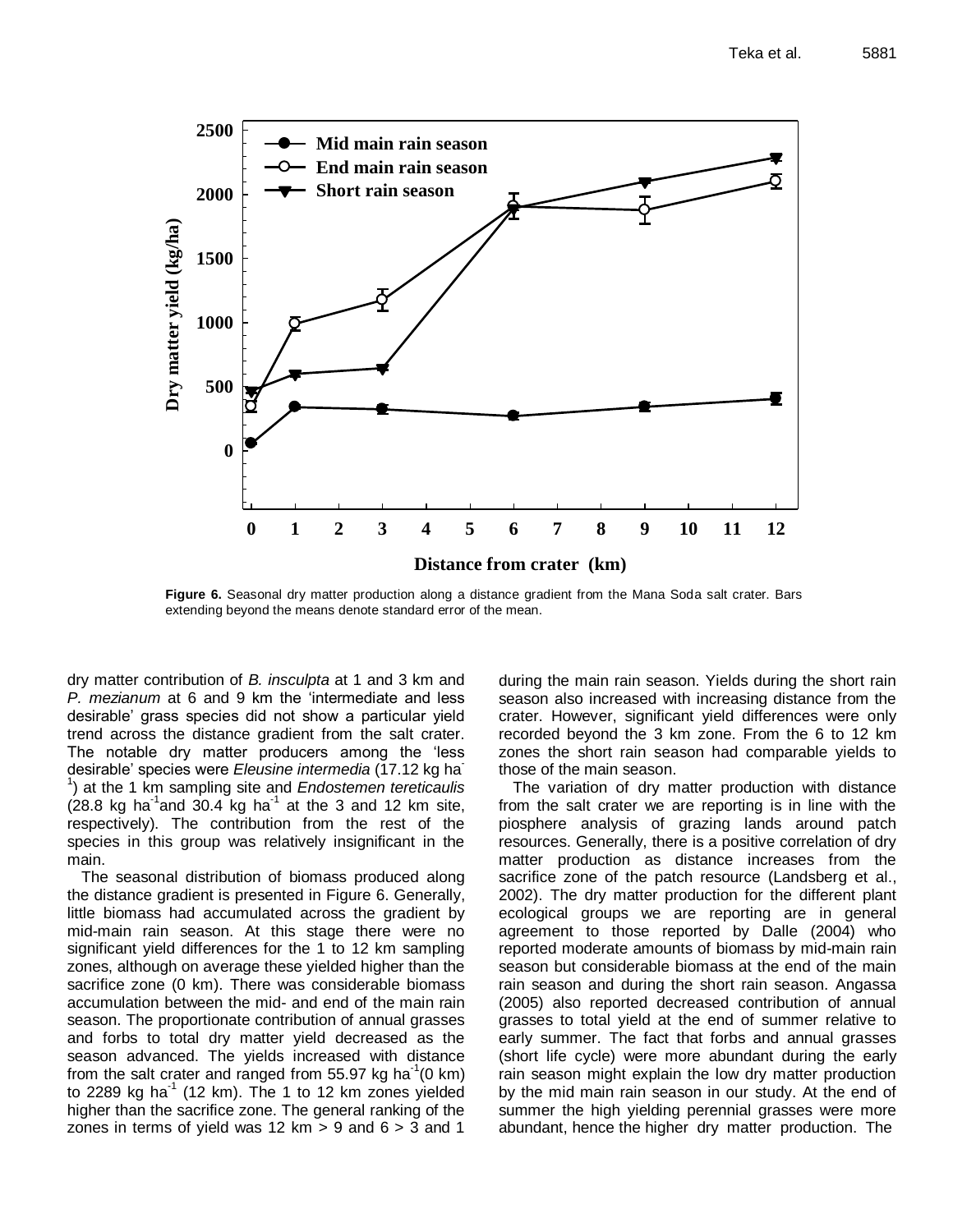| <b>Table 3.</b> Rangeland condition of Mana Soda salt areas. |  |  |  |  |  |
|--------------------------------------------------------------|--|--|--|--|--|
|--------------------------------------------------------------|--|--|--|--|--|

|                             | Main rain season     |                        |                 | Short rain season      |               |             |            |  |  |  |
|-----------------------------|----------------------|------------------------|-----------------|------------------------|---------------|-------------|------------|--|--|--|
| <b>Scientific name</b>      | <b>Class</b>         | <b>WPC<sup>a</sup></b> | EI <sub>p</sub> | <b>Scientific name</b> | <b>Class</b>  | <b>WPCM</b> | <b>EIM</b> |  |  |  |
| Eragrostispapposa           | Decreaser            | 30                     | 100             | Eragrostispapposa      |               | 27          | 90         |  |  |  |
| Endostementereticaulis      | Increaser IIb        | 9                      | 36              |                        |               |             |            |  |  |  |
| Cenchrusciliaris            | Decreaser            | 33                     | 110             | Cenchrusciliaris       | Decreaser     | 6           | 20         |  |  |  |
| Chrysopogonaucheri          | Decreaser            | 39                     | 130             | Chrysopogonaucheri     | Decreaser     | 51          | 170        |  |  |  |
| Bothriochloainsculpta       | Increaser IIb        | 18                     | 36              | Panicum maximum        | Decreaser     | 6           | 20         |  |  |  |
| Commelinaafricana           | Increaser IIb        | 8                      | 16              | Commelinaafricana      | Increaser IIb | 4           | 8          |  |  |  |
| Digitariamilanjiana         | Increaser I          | 10                     | 20              |                        |               |             |            |  |  |  |
| Aristidaadoensis            | Increaser IIc        | $\overline{2}$         | $\overline{2}$  |                        |               |             |            |  |  |  |
| Sporoboluspyramidalis       | Increaser IIb        | 10                     | 20              |                        |               |             |            |  |  |  |
| <b>Bothriochloaradicans</b> | IncreaserIIb         | 4                      | 8               |                        |               |             |            |  |  |  |
| Digitarianaghellensis       | Increaser I          | 6                      | 14              |                        |               |             |            |  |  |  |
| <b>Heteropogoncontortus</b> | Increaser Ila        | 4                      | 8               | Heteropogoncontortus   | Increaser IIa | 4           | 8          |  |  |  |
| Panicum maximum             | Decreaser            | 6                      | 20              | Panicum maximum        | Decreaser     | 6           | 20         |  |  |  |
| Cyperus sp.                 | Increaser IIc        | 4                      | 4               |                        |               |             |            |  |  |  |
| Themedatriandra             | Decreaser            | 6                      | 20              |                        |               |             |            |  |  |  |
| Cynodondactylon             | Increaser IIa        | 4                      | 8               | Cynodondactylon        | Increaser IIa | 6           | 21         |  |  |  |
| Eleusineintermedia          | Increaser IIc        | $\overline{2}$         | 2               |                        |               |             |            |  |  |  |
| DigitariaSp                 | Increase IIb         | 4                      | 8               |                        |               |             |            |  |  |  |
| Pennisetummezianum          | <i>Increaser IIb</i> | 6                      | 12              | Pennisetummezianum     | Increaser IIb | 6           | 12         |  |  |  |
| Point score value           |                      | 205                    | 574             | Point score value      |               | 110         | 349        |  |  |  |
| <b>WPC</b>                  |                      | 44.7                   |                 | <b>WPC</b>             |               | 5           |            |  |  |  |

<sup>a</sup>Weight palatability composition; <sup>b</sup>Ecological index.

fact that decreasers and increaser II species contributed the bulk of the biomass produced might be indicative of a good range condition.

The results that palatable perennial plants decline in density or are eliminated and replaced by unpalatable and/or short-lived species at distances closer to the patch resource (e.g. mineral lick; watering point) we are reporting are in concurrence with several other studies (Hunt, 2001; Brits et al., 2002; Landsberg et al., 2002). The desirable species decrease due to the effects of increased grazing pressure. This increased utilization pressure closer to the patch resource is the likely explanation of the changes in herbaceous cover around the Mana Soda salt crater.

## **Range condition**

The ecological index and weighted palatability composition values for the main and short rain seasons were 574 and 349, respectively (Table 3). The calculated mean ecological index value for both seasons was 464, giving a fair condition score for the rangeland after Vorster (1982). The WPC values for the main and short rain season were 44.7 and 5%, respectively. Using the WPC the rangeland condition was classified as poor in the short rain season and fair in the main rain season, following Barnes et al. (1984). Although the ecological index and WPC methods produced different range conditions for the area across the seasons the two methods classified the rangelands around Mana-Soda as poor to fair.On the overall, the proportion of increaser species was high around Mana-Soda and that of decreasers low. This might explain the poor to fair range condition estimations. Similar condition estimates have been made in recent times in the Borana rangelands (Oba and Kotile, 2001; Dalle, 2004; Angassa, 2005; Tefera et al., 2007; Angassa and Oba, 2010).

## **Conclusions**

Taken together, these results indicate changes in plant composition and abundance as the distance from the salt crater increased. The increased abundance of annual species closest to the crater is testimony to the high utilization pressure in the sacrifice zone. The frequently occurring indicator grass species in Mana-Soda were *A. aucheri, C. ciliaris and E. papposa*. However, species richness was the same along the distance gradient from crater. This might be an indication of an already exceeded degradation threshold in terms of species richness along the gradient. Dry matter production of grasses of 'high and intermediate' desirability increased